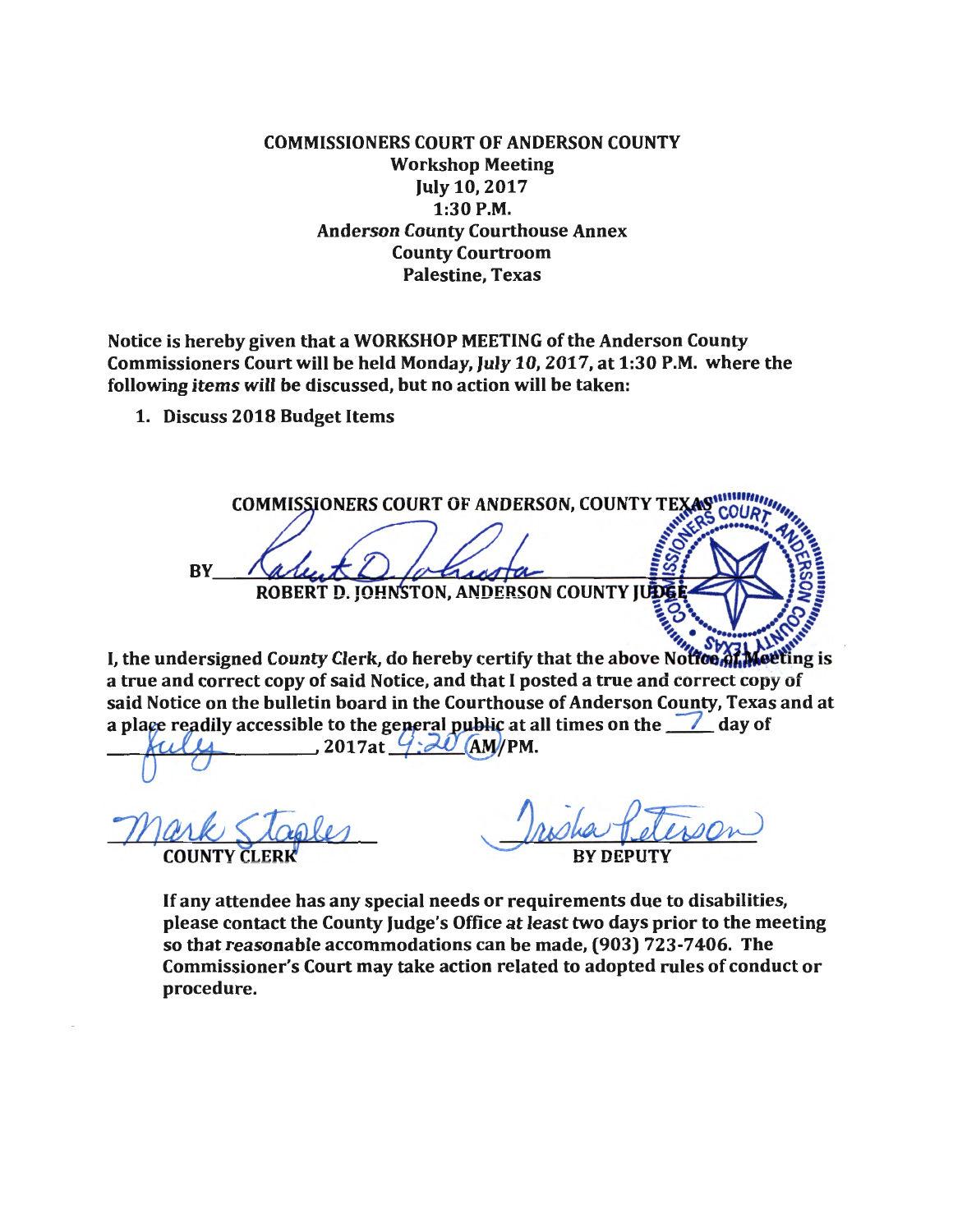## COMMISSIONERS COURT OF ANDERSON COUNTY

Regular Meeting July 10, 2017 9:30A.M. Anderson County Courthouse Annex County Courtroom Palestine, Texas

## AGENDA

- 1. Call to Order
- 2. Invocation and Pledge of Allegiance
- 3. Open Forum
- 4. Consent Agenda

The Consent Agenda is considered to be self explanatory and will be enacted with one motion. There will not be a separate discussion of these items. However, any Consent Agenda item may be removed for individual consideration pursuant to a request by a Commissioners Court member.

- Budget Amendments;
- Consider approving bills;
- Approve utility crossing County Roads
- Commissioners Court Minutes Regular Meeting 6/26/2017
- 5. Hear a presentation regarding a plat of 3.345 acres out of the Manuel Rionda Survey, Abstract No. 58, Anderson County, Texas, (proposed Tenco Subdivision) and take action as necessary. Judge Johnston (Enclosure 1)
- 6. Discuss and take action on an Inter-local agreement between Anderson County and the City of Elkhart concerning road maintenance. Commissioner Chapin (Enclosure 2}
- 7. Discuss and take action on an Inter-local agreement between Anderson County and the City of Palestine concerning road maintenance.
	- Commissioner Chapin (Enclosure 3}
- 8. Hear from County Clerk Mark Staples about the contractual agreement between the County Clerk and Vanguard to provide new software for a Land and Vital system to record all records for Land and Vital and take action as necessary. (Enclosure 4}
- 9. Discuss and take action on Holt Cat and or Holt Cat/Buyboard monthly rental agreements for 1 (one) Holt Cat RM300 reclaimer for Anderson County Road and Bridge Department, Precinct 4 and authorize Judge Johnston to sign monthly agreements. Commissioner Hill (Enclosure 5)
- 10. Discuss and take action on position budget changes. Judge Johnston (Enclosure 6)
- 11. Adjourn